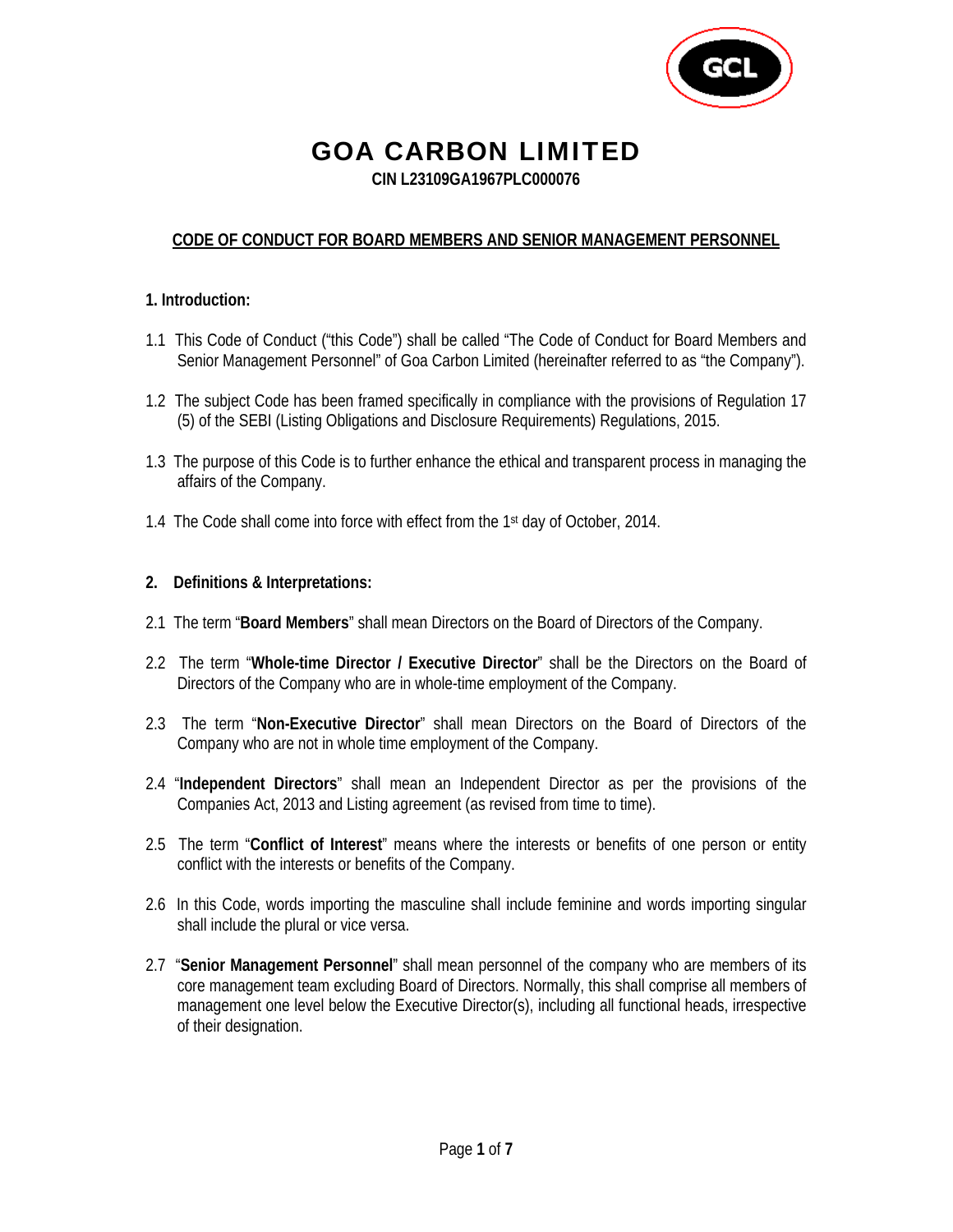

#### **3. Applicability:**

- 3.1 This Code shall be applicable to the following persons:
	- Board of Directors.
	- Senior Management Personnel.

#### **4. Duties of the Directors of the Company:**

- 4.1 The Directors of the Company shall adhere to the following duties as prescribed under the Companies Act, 2013 -
	- Subject to the provisions of the Companies Act, 2013 ("the Act"), Directors of the company shall act in accordance with the Articles of Association of the Company.
	- Directors of the Company shall act in good faith in order to promote the objects of the Company for the benefit of its members as a whole, and in the best interests of the Company, its employees, the shareholders, the community and for the protection of environment.
	- Directors of the Company shall exercise his duties with due and reasonable care, skill and diligence and shall exercise independent judgment.
	- Directors of the Company shall not involve in a situation in which he may have a direct or indirect interest that conflicts, or possibly may conflict, with the interest of the Company.
	- Directors of the Company shall not achieve or attempt to achieve any undue gain or advantage either to themselves or to their relatives, partners, or associates and if such Director is found guilty of making any undue gain, he/she shall be liable to pay an amount equal to that gain to the Company.
	- Directors of the Company shall not assign his office and any assignment so made shall be void.

#### **5. Code for Independent Directors:**

 The Independent Directors of the Company shall abide by this Code and adhere to the following standards as set out under the Act for fulfillment of their responsibilities in a professional and faithful manner –

#### 5.1 **Guidelines of professional conduct:**

The Independent Directors shall -

- uphold ethical standards of integrity and probity;
- act objectively and constructively while exercising his duties;
- exercise his responsibilities in a bona fide manner in the interest of the Company;
- devote sufficient time and attention to his professional obligations for informed and balanced decision making;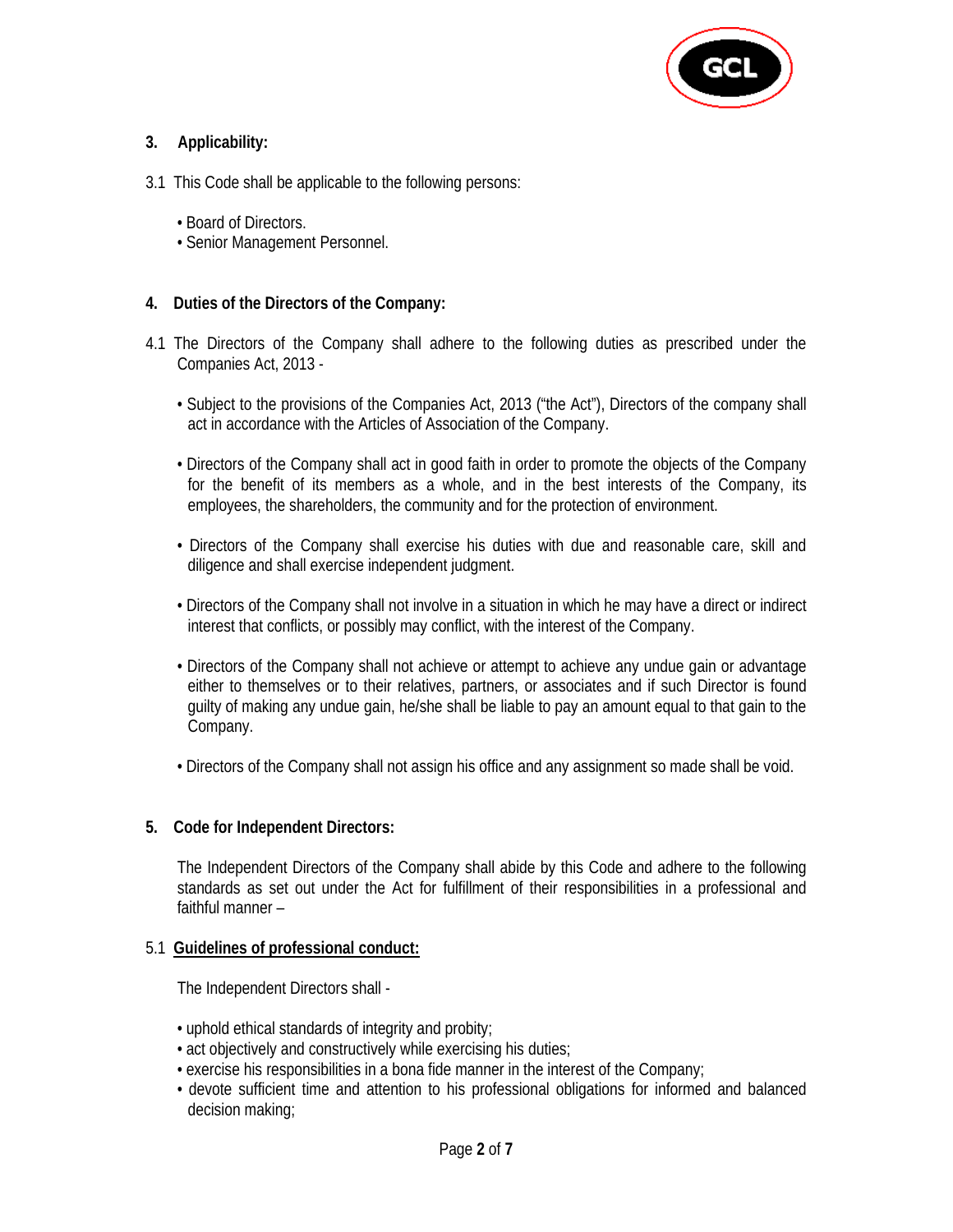

- not allow any extraneous considerations that will vitiate his exercise of objective independent judgment in the paramount interest of the Company as a whole, while concurring in or dissenting from the collective judgment of the Board in its decision making;
- not abuse his position to the detriment of the Company or its shareholders or for the purpose of gaining direct or indirect personal advantage or advantage for any associated person;
- refrain from any action that would lead to loss of his independence;
- where circumstances arise which make an Independent Director lose his independence, the Independent director must immediately inform the Board accordingly;
- assist the Company in implementing the best corporate governance practices.

#### 5.2 **Role and functions:**

The Independent Directors shall -

- help in bringing an independent judgment to bear on the Board's deliberations especially on issues of strategy, performance, risk management, resources, key appointments and standards of conduct;
- bring an objective view in the evaluation of the performance of Board and management;
- scrutinise the performance of management in meeting agreed goals and objectives and monitor the reporting of performance;
- satisfy themselves on the integrity of financial information and that financial controls and the systems of risk management are robust and defensible;
- safeguard the interests of all stakeholders, particularly the minority shareholders;
- balance the conflicting interest of the stakeholders;
- determine appropriate levels of remuneration of Executive Directors, key managerial personnel and senior management and have a prime role in appointing and where necessary recommend removal of Executive Directors, key managerial personnel and senior management;
- moderate and arbitrate in the interest of the company as a whole, in situations of conflict between management and shareholder's interest.

#### 5.3 **Duties of Independent Directors:**

The Independent Directors shall -

- undertake appropriate induction and regularly update and refresh their skills, knowledge and familiarity with the Company;
- seek appropriate clarification or amplification of information and, where necessary, take and follow appropriate professional advice and opinion of outside experts at the expense of the Company;
- strive to attend all meetings of the Board of Directors and of the Board committees of which he is a member;
- participate constructively and actively in the committees of the Board in which they are chairpersons or members;
- strive to attend the general meetings of the Company;
- where they have concerns about the running of the company or a proposed action, ensure that these are addressed by the Board and, to the extent that they are not resolved, insist that their concerns are recorded in the minutes of the Board meeting;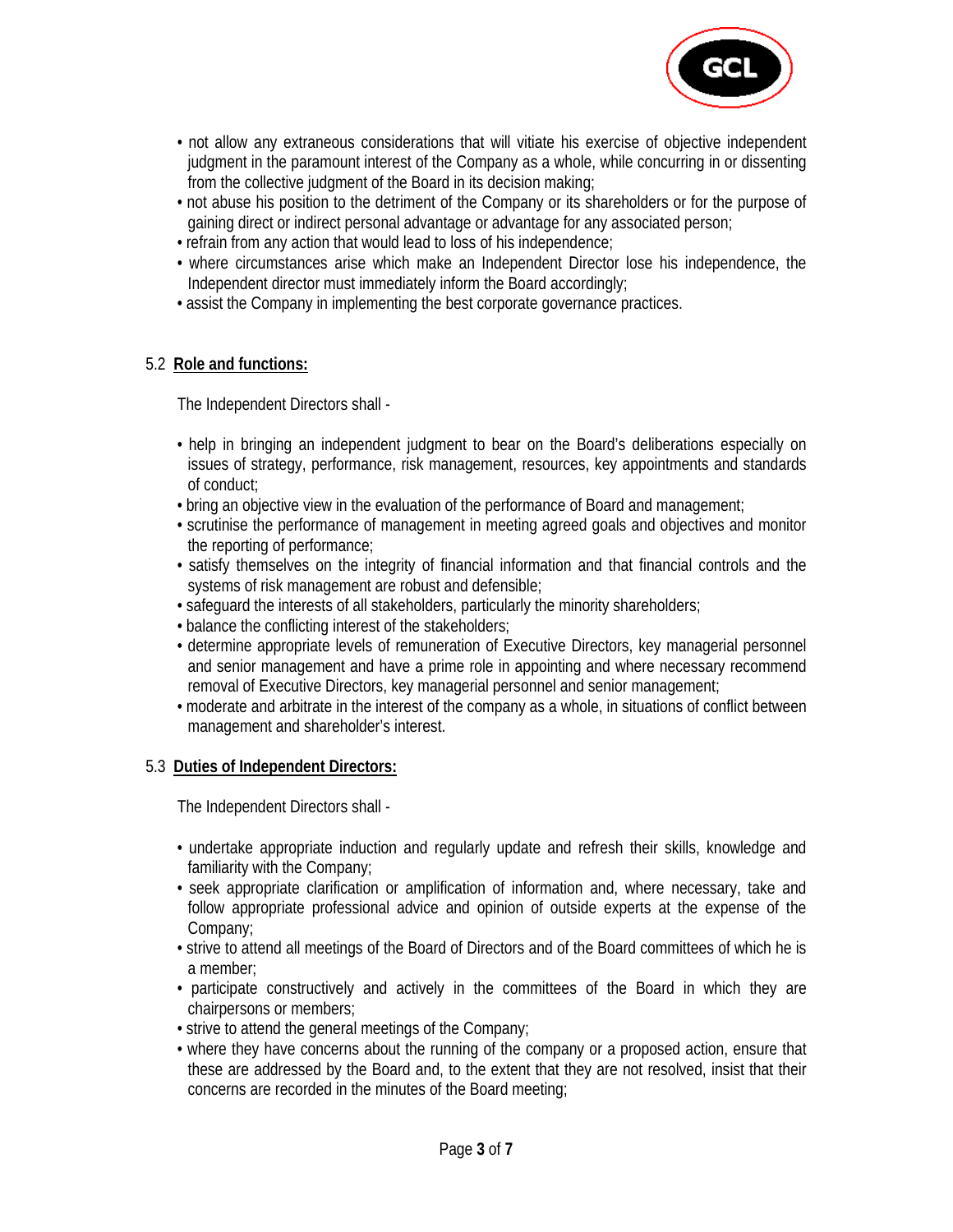

- keep themselves well informed about the Company and the external environment in which it operates;
- not to unfairly obstruct the functioning of an otherwise proper Board or committee of the Board; pay sufficient attention and ensure that adequate deliberations are held before approving related party transactions and assure themselves that the same are in the interest of the Company;
- ascertain and ensure that the Company has an adequate and functional vigil mechanism and to ensure that the interests of a person who uses such mechanism are not prejudicially affected on account of such use;
- report concerns about unethical behaviour, actual or suspected fraud or violation of the Company's code of conduct or ethics policy;
- acting within his authority, assist in protecting the legitimate interests of the Company, shareholders and its employees;
- not disclose confidential information, including commercial secrets, technologies, advertising and sales promotion plans, unpublished price sensitive information, unless such disclosure is expressly approved by the Board or required by law.

#### **6. Code for Senior Management Personnel:**

- 6.1 The Senior Management Personnel agree to the following:.
	- To act in accordance with the highest standard of personal and professional integrity, honesty and ethical conduct in the discharge of duties and responsibilities.
	- To use reasonable care and skill in the discharge of duties and responsibilities and exercise of powers for the benefit and prosperity of the Company.
	- To have a clear understanding of the aims and objective, capabilities and capacity and various policies of the Company.
	- To devote full time and attention to the business interests of the Company.
	- To avoid and disclose actual and apparent conflicts of personal interest with the interests of the Company and to disclose all contractual interest, whether directly or indirectly, with the Company.
	- Not to accept employment / directorship with the suppliers, customers or competitors of the Company and not to take part in any activity that enhances or supports a competitor.
	- Not to make investment in any customer, supplier or competitor of the Company that may compromise on his responsibilities to the Company and any such investment shall be with prior and full disclosure to the Company.
	- To avoid conducting Company business with a relative or with a business in which a relative is associated in any role.
	- Not to divert to his own advantage any business opportunity that the Company is in pursuit.
	- Not to accept any offer, payment or anything of value from customers, vendors, consultants, etc. that is perceived as intended, directly or indirectly, to influence any business decision.
	- Not to compete, whether directly or indirectly, with the Company.
	- To promote professionalism in the Company.
	- To maintain confidentiality of the Company's business.
	- Not to charge personal expenses to the Company.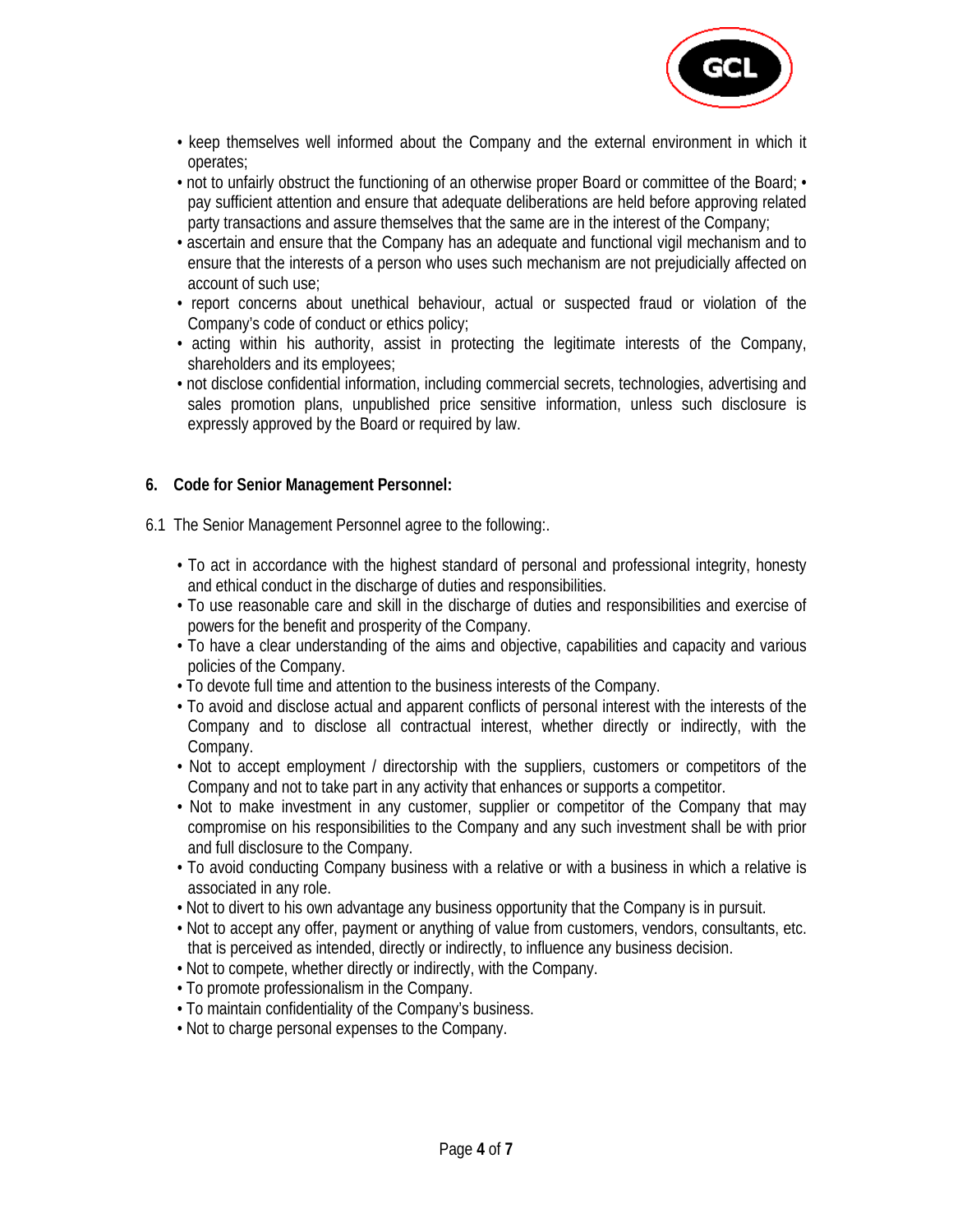

#### **7. Waiver and Amendments of the Code:**

7.1 Any waiver or amendment of any provision of this Code of Conduct must be placed for approval before the Company's Board of Directors.

#### **8. Insertion of the Code in website:**

8.1 As required by Regulation 46 (2) (d) of SEBI (Listing Obligations and Disclosure Requirements) Regulations, 2015, this code and any amendments thereto shall be posted on the website of the Company.

#### **9. Affirmation of compliance of the Code:**

9.1 In terms of Regulation 23 (3) of SEBI (Listing Obligations and Disclosure Requirements) Regulations, 2015, all Board Members and Senior Management Personnel shall within 30 days of close of every financial year affirm compliance with the Code. A proforma of Annual Compliance Report is annexed to this Code as **Appendix - I**. The Annual Compliance Report shall be forwarded to the Compliance Officer of the Company.

#### **10. Acknowledgement of receipt of the Code:**

10.1 All Board Members and Senior Management Personnel shall acknowledge the receipt of this Code in the Acknowledgement Form annexed to this Code in **Appendix - II** indicating that they have received, read and understood, and agreed to comply with the Code and send the same to the Compliance Officer.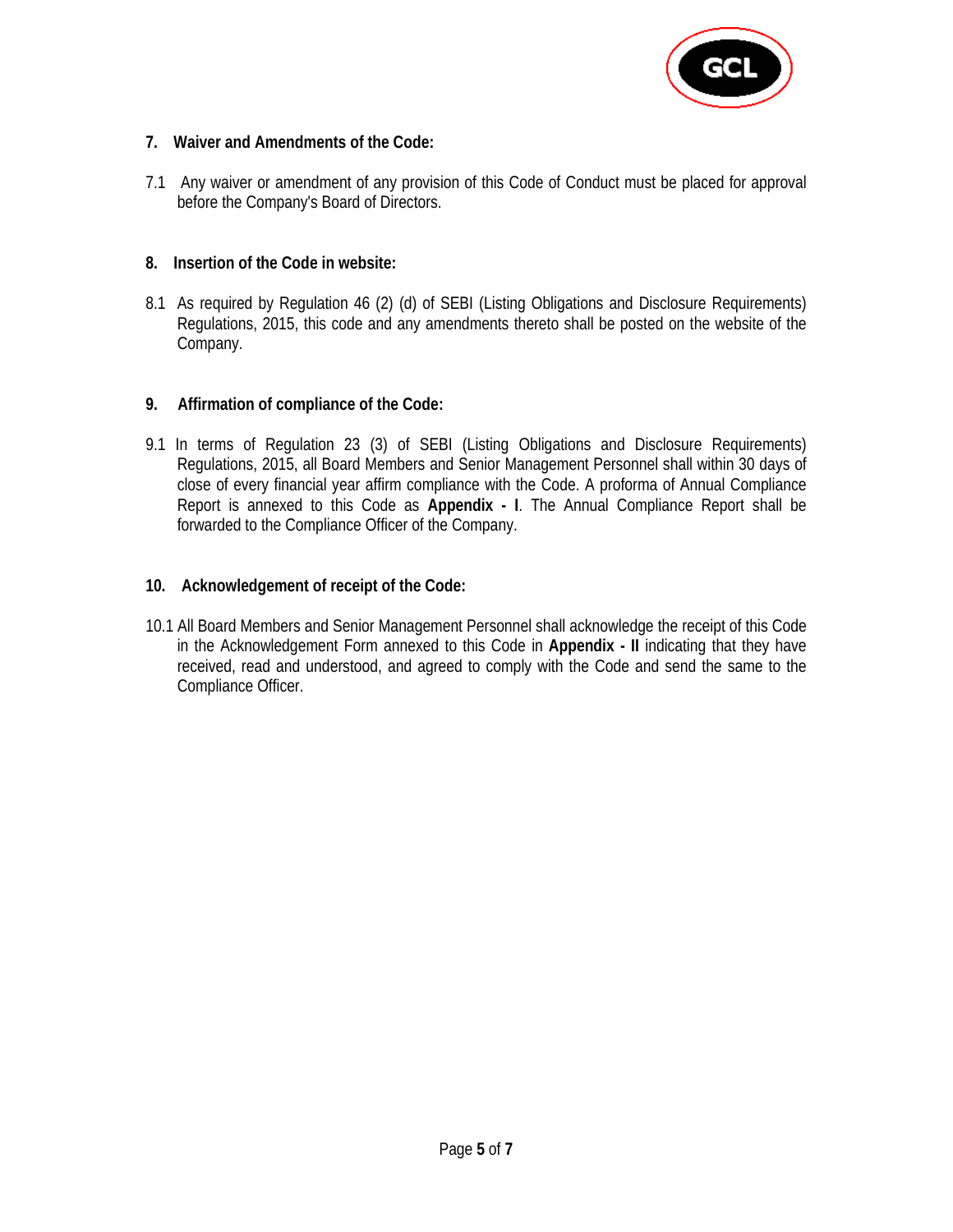

# **APPENDIX - I**

## **GOA CARBON LIMITED**

### **ANNUAL COMPLIANCE REPORT**

## **CODE OF CONDUCT FOR BOARD MEMBERS & SENIOR MANAGEMENT PERSONNEL**

To The Compliance Officer, **Goa Carbon Limited,**  Dempo House, Campal, Panaji-Goa 403001

I, \_\_\_\_\_\_\_\_\_\_\_\_\_\_\_\_\_\_\_\_\_\_, do hereby solemnly affirm that I have, in letter and spirit and to the best of my knowledge and belief, complied with the provisions of the CODE OF CONDUCT FOR BOARD MEMBERS / SENIOR MANAGEMENT PERSONNEL during the financial year ended March 31, 20\_\_\_\_.

| Signature: |  |
|------------|--|
|            |  |

| Name: |  |
|-------|--|
|       |  |

Designation: \_\_\_\_\_\_\_\_\_\_\_\_\_\_\_\_\_\_\_

| Date: |
|-------|
|-------|

Place:

**\* To be submitted by 30th April each year.**